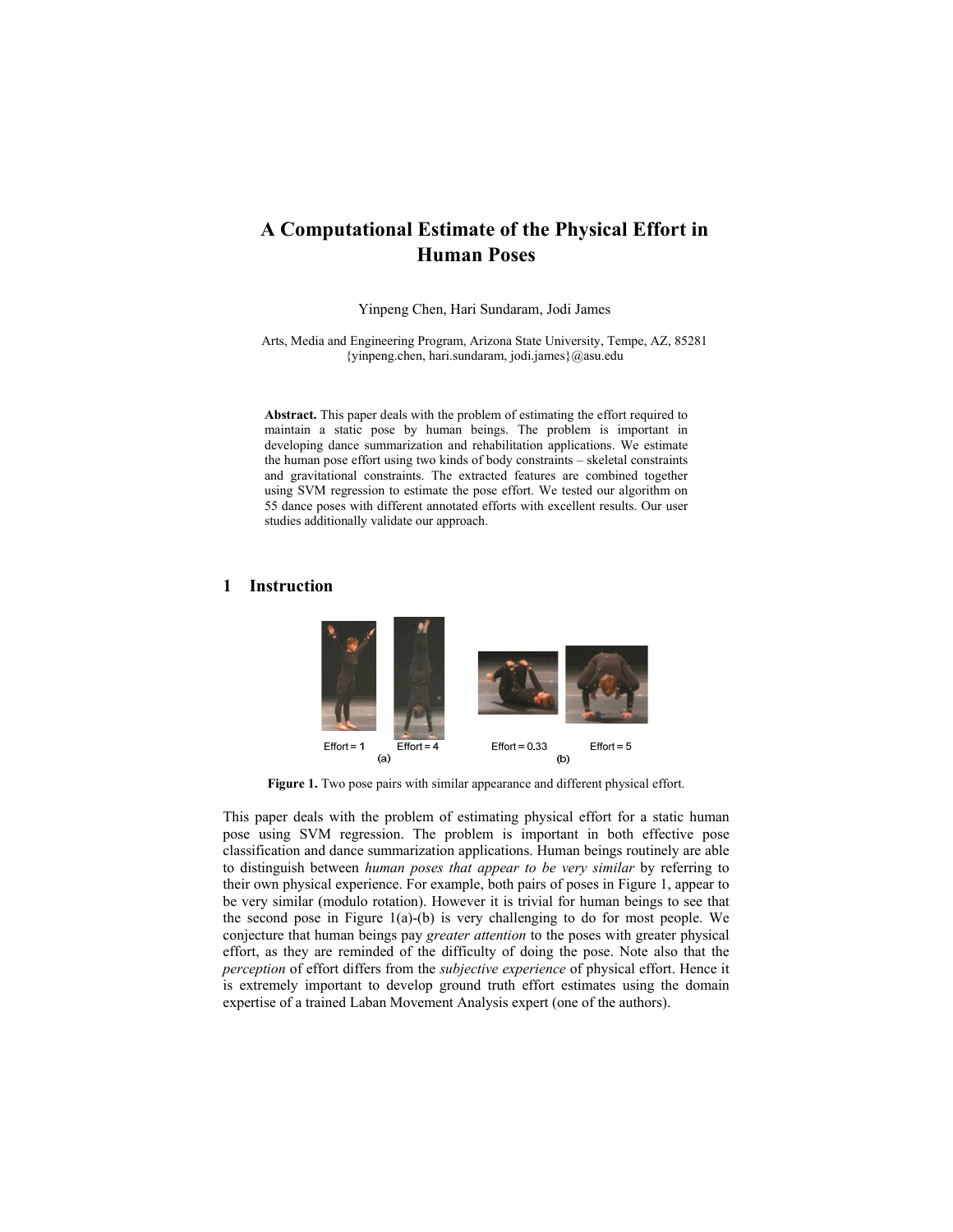The analysis of physical effort is playing an important role in several emerging multimedia applications – (a) online dance pedagogy and (b) biofeedback for rehabilitation.

*online dance pedagogy*: With high speed communication networks being available more widely, online dance pedagogy is beginning to complement traditional in-person dance training. Traditional review of dance materials (through video), is linear, and time consuming. Mechanisms that automatically summarize *key movement phrases* and present it in video form would thus be exceedingly useful. Effort based video summarization offers a an effective mechanism to communicate key ideas to the dance students.

*biofeedback for rehabilitation*: We have been working on developing an experiential media system [2] that integrates task dependent physical therapy and cognitive stimuli within an interactive, multimodal environment. Integrating estimates of physical effort would allow us a much richer understanding of patient rehabilitation.



**Figure 2.** left: multimodal dance, right: multimodal rehabilitation of stroke patients.

Pose classification is a traditional computer vision problem [1,3]. However the focus there is appearance based matching or matching in an object based representational space. However, the classification does *not* take into account the physical experience of doing the pose, thus potentially misclassifying poses with different physical effort that appear to be similar. Other related works [6,8] deal with motion quality modals based on Rudolf Laban's Effort Qualities. In Laban Movement Analysis (LMA), effort encompasses qualities of space, weight, time and flow and represents the expressive quality of style within the dynamics of human movement rather than static human poses.

We propose a human pose effort estimation algorithm based on SVM regression. We first extract two kinds of features related to human pose effort: (a) physical constraints and (b) gravitational constraints. Then we use SVM regression techniques to combine these features together to estimate effort. We tested our algorithm on an annotated dance pose set with excellent results. We additionally validated our results with user studies.

# **2 Pose Representation by 3D Markers**

In this section, we discuss the marker based representation of 3D human pose. Each pose consists of 35 labeled 3D marker coordinates captured from a marker-based motion capture system.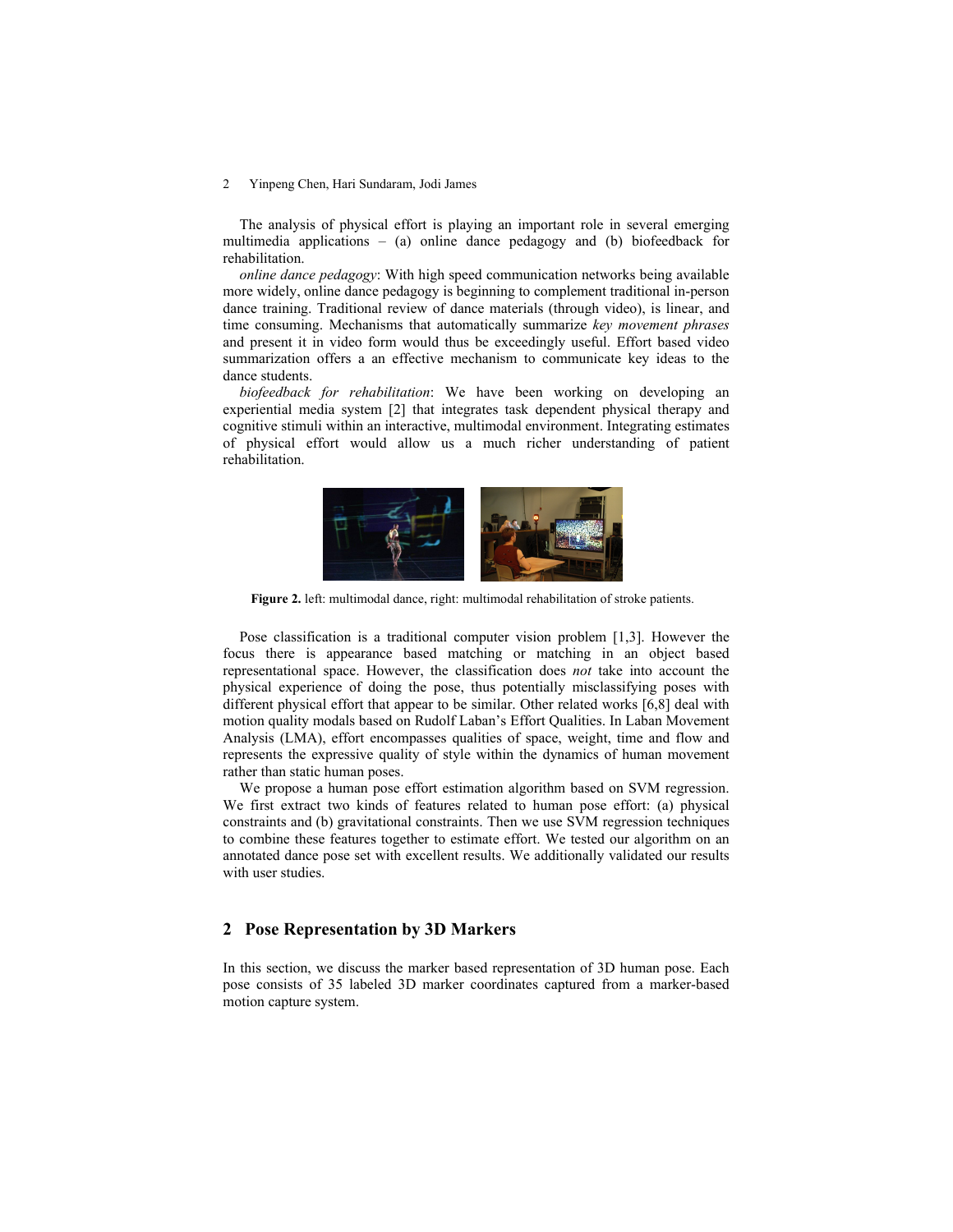

**Figure 3.** Positions and labels of 35 markers

A calibrated 3D capture system provides labeled data, specifying the location on the body for each marker. Figure 3 shows positions and labels of 35 markers. Let us denote the labeled 3D marker coordinates of a pose as  $X_i = (x_i, y_i, z_i)^T$ ,  $i = 1, ..., N$  where *N* is the number of markers (N=35). In this paper, we also use the marker label as subscript.

# **3 Features from Physical Constraints**



**Figure 4.** Five physical constraints. (a) foot distance, (b) hip flexion, (c) hip extension, (d) hip abduction/adduction, and (e) hip rotation.

Physical constraints include muscle and skeleton structure which are not related with gravity (e.g. human's torso can not lean backward easily and the two legs can not be split easily). We observe that the physical limitations mainly focus on the joints between limbs. The joint constraint can be represented by the relationship between two connected limbs. We also observe that arm movements in comparison to leg movements have a wider range of motion due to the greater mobility of the shoulder joint. Hence, in this paper, we ignore the physical limitations of shoulder joints and focus on the hip joints. We have used a simple model where the torso and thigh are related through a hip joint.

We use a simple feature, foot distance, to represent inter-leg relationship and four joint angles (1 hip *flexion*, 2 hip *extension*, 3 hip *abduction/adduction* and 4 hip *rotation*) to represent torso-leg relationship. The foot distance and four hip joint angles are shown in Figure 4. Note that we use torso as the reference when we discuss torso-leg relationship.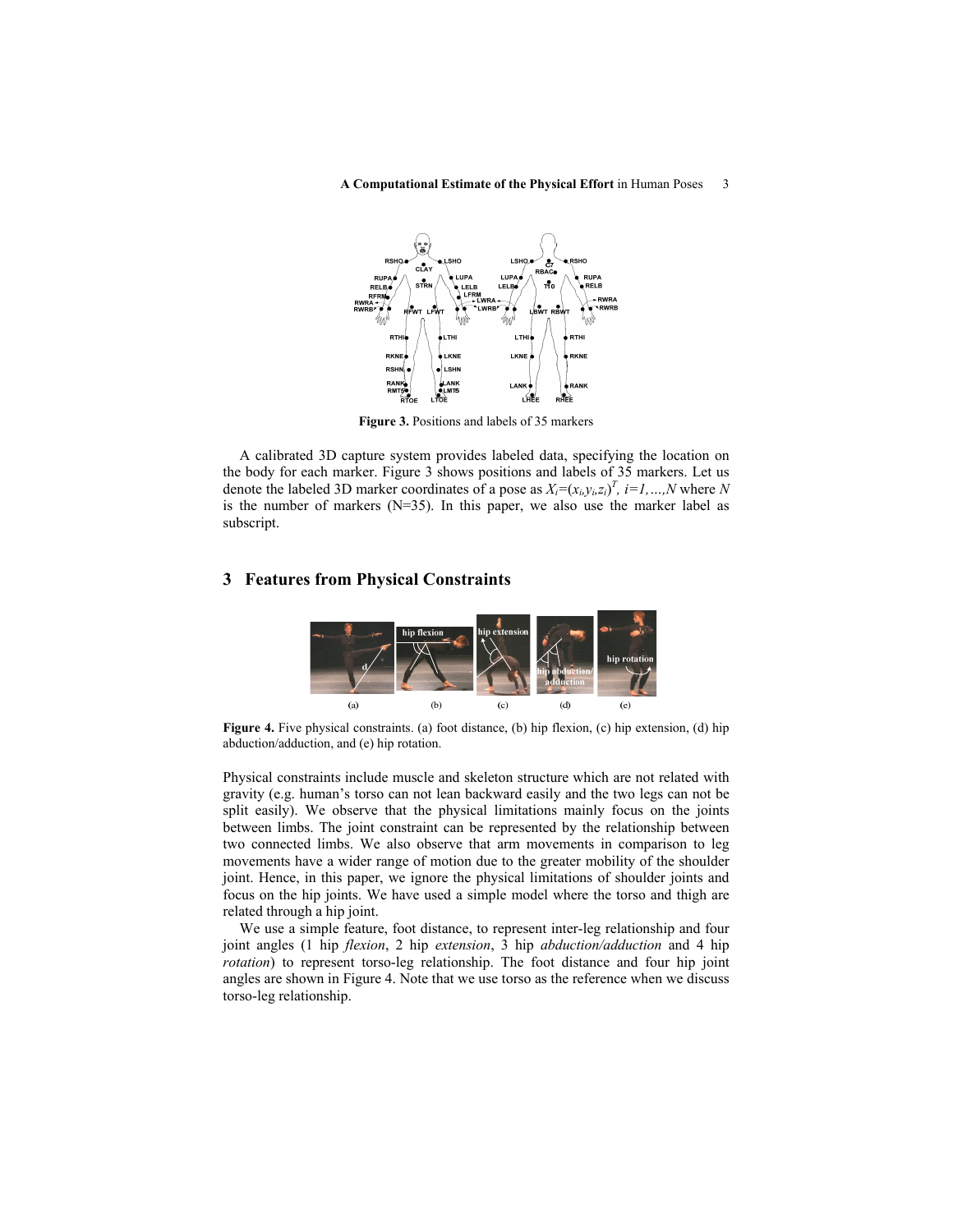#### **3.1 Inter-leg constraint**

We use foot distance to represent inter-leg constraint. The foot distance can be easily estimated by marker based data. Let us denote the centroid of four markers on the left/right foot as  $X_{LF}/X_{RF}$ . The four markers of the left foot are placed on the left ankle  $(X_{LANK})$ , left heel  $(X_{LHEE})$ , left metatarsal five  $(X_{LMT5})$  and left toe  $(X_{LTOE})$  (see Figure 3). Thus, the normalized foot distance  $d_F$  is defined as:

$$
d_F = \begin{cases} \frac{d(X_{LF}, X_{RF}) - d_{normal}}{d_{max}} & \text{if } d(X_{LF}, X_{RF}) > d_{normal} \\ 0 & \text{otherwise} \end{cases}
$$
 (1)

where  $d(\cdot)$  is  $L_2$  distance metric,  $d_{normal}$  is the foot distance when a person stands naturally, and *dmax* is the maximum possible foot distance for the person which equals the sum of lengths of two legs. If foot distance is less than *dnormal*, there is no inter-leg effort  $(d_F=0)$ . However the overall pose may have other efforts due to other body constraints.

#### **3.2 Torso-leg constraints**

There are three degrees of freedom (DOFs) in left/right hip joint – (a) *flexion/extension*, (b) *abduction/adduction* and (c) *rotation*. We use three joint angles to represent these three DOFs. The three joint angles between two limbs can be obtained by using three non-co-linear positioned markers on each limb. We selected three markers ( $X_{C7}$ ,  $X_{T10}$ ,  $X_{RBAC}$ ) on the torso, three markers ( $X_{LBWT}$ ,  $X_{LTHI}$ ,  $X_{LKNE}$ ) on the left thigh and three markers  $(X_{RBWT}$ ,  $X_{RTHB}$ ,  $X_{RKNE}$ ) on the right thigh to compute left/right hip joint angles. The details for computing joint angles are found in [4]. We select natural standing pose as the reference whose left/right hip joint angles are zero.

Let us denote  $\theta_{\text{LEF}}$  and  $\theta_{\text{REF}}$  as the left and right hip *flexion/extension* (ref. Figure 4) (b), (c)). The relationship between torso and left leg (or right leg) is said to be flexion if  $\theta_{\text{LEF}}$  (or  $\theta_{\text{REF}}$ ) is positive, else it is extension. Let  $\theta_{\text{LA}}$  and  $\theta_{\text{RA}}$  be the left and right hip *abduction/adduction* (ref. Figure 4 (d)). A positive value means abduction and negative value means adduction. Let us denote  $\theta_{LR}$  and  $\theta_{RR}$  as the left and right hip rotation (ref. Figure 4 (e)).

The hip flexion and hip extension have to be measured separately because hip flexion require less efforts than the extension due to the presence of pelvis-vertebrate joint. The overall hip flexion  $\theta_F$  and hip extension  $\theta_F$  can be computed by:

$$
\theta_F = \frac{\theta_{IEF} \cdot u(\theta_{IEF}) + \theta_{REF} \cdot u(\theta_{REF})}{2\pi}, \quad \theta_E = \frac{-\theta_{IEF} \cdot u(-\theta_{IEF}) - \theta_{REF} \cdot u(-\theta_{REF})}{2\pi},
$$
\n(2)

where  $\theta_{\text{LEF}}$  and  $\theta_{\text{REF}}$  are left and right hip flexion/extension angles,  $u(\cdot)$  is standard step function.

In contrast to hip flexion and extension, we do not distinguish hip abduction and hip adduction and consider them equivalently. This is because hip extension needs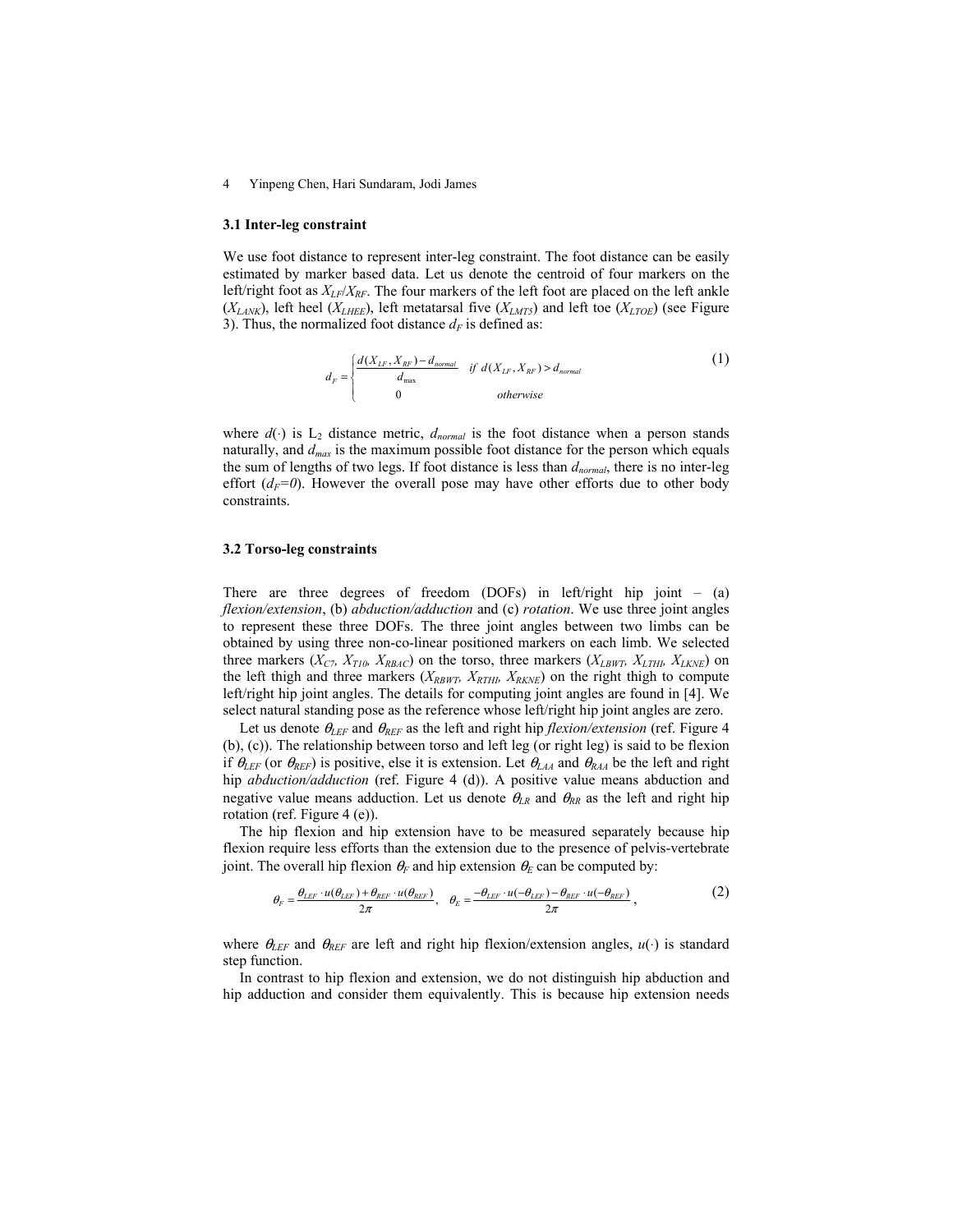more effort than hip flexion whereas the effort difference between hip abduction and hip adduction is small. Hence, the hip abduction/adduction  $\theta_A$  is defined as follows:

$$
\theta_A = \frac{|\theta_{LAA}| + |\theta_{RAA}|}{2\pi},\tag{3}
$$

where  $\theta_{LAA}$  and  $\theta_{RAA}$  are left and right hip abduction/adduction angles.

In similar manner to hip abduction/adduction, we combine the left and right hip rotation together to compute the hip rotation as follows:

$$
\theta_R = \frac{|\theta_{LR}| + |\theta_{RR}|}{\pi} \,, \tag{4}
$$

where  $\theta_{LR}$  and  $\theta_{RR}$  are left and right hip rotation angles. We consider clockwise and anticlockwise rotations equivalently.

# **4 Features from Gravitational Constraints**

In this section, we shall discuss features from gravitational constraints. Gravitational constraints comprise two factors: *limb torque* and *supporting-limb effort*. *First*, we introduce gravity torque of each limb that is related to the effort of the corresponding joint. For instance, the larger the arm gravity torque, the more effort needed to be put on the shoulder. *Second*, we discuss the effort on supporting limbs. Supporting effort of a limb is inversely proportional to supporting power of the limb. For instance, since the hip and the torso have more supporting power than the legs, a sitting pose needs less supporting effort than a standing pose.

### **4.1 Limb Gravity Torque**



Figure 5. Limb gravity torque. (a) arm torque, (b) leg torque, (c) torso torque with respect to hip, (d) torso torque with respect to shoulder.

In this section, we shall discuss gravity torque computation of three kinds of limbs – *arm*, *leg* and *torso* (see Figure 5). We compute the limb gravity torque only if the limb is *not* the supporting limb. This is because limbs in contact with the ground experience a torque due to the normal reaction. This has an effect of canceling the torque of gravity on the limb. Hence effort to support the limb is reduced. Therefore,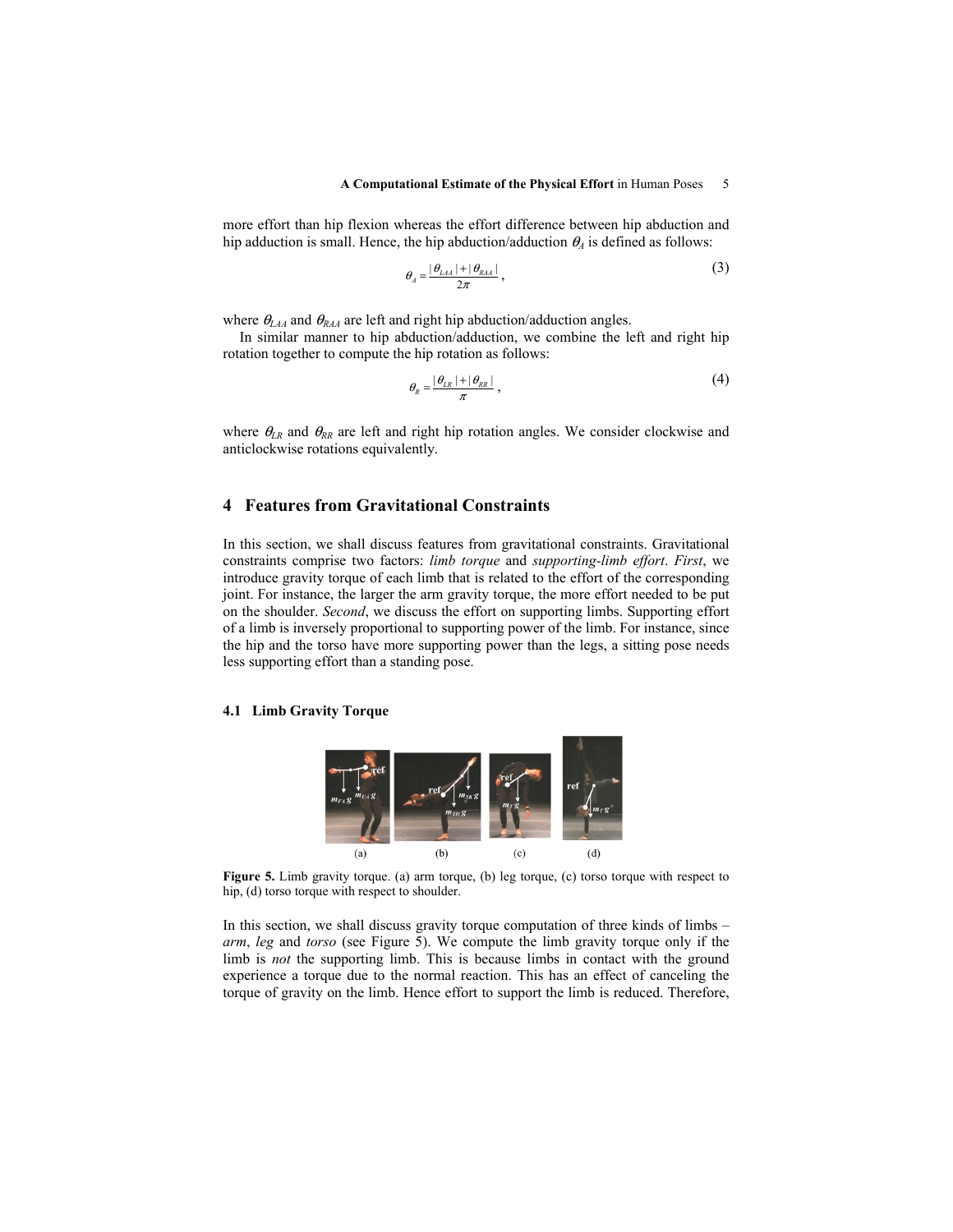to determine the total effort required to counter-balance gravitational torque, we need to first determine supporting limbs.

### **Determining Supporting Limbs**

Since we know the label information of markers (ref. Section 2), we can easily determine which limbs are the supporting limbs and obtain the supporting-limb vector. We first classify 35 markers into 10 groups  $- (1)$  left hand, (2) right hand, (3) left arm, (4) right arm, (5) left foot, (6) right foot, (7) left leg, (8) right leg, (9) torso and (10) hip. Then, we construct the supporting-limb vector:

$$
f_{sf} = [s_{LH}, s_{RH}, s_{LA}, s_{LF}, s_{LF}, s_{RF}, s_{LL}, s_{R}, s_{T}, s_{H}]^{T}, \qquad (5)
$$

where  $s_{LH}$ ,  $s_{RH}$ ,  $s_{LA}$ ,  $s_{RF}$ ,  $s_{RF}$ ,  $s_{RL}$ ,  $s_{RL}$ ,  $s_{R}$  and  $s_{H}$ , are supporting indicator of left hand, right hand, left arm, right arm, left foot, right foot, left leg, right leg, torso and hip respectively. If any element of  $f_{sf}$  is positive, it implies that the corresponding limb is the supporting limb and zero implies a non-supporting limb. Computing this vector is a straightforward procedure based on the relationship of the markers to the ground. Each indicator except left and right foot (*sLF*, *sRF*) equals 1 if at least one marker on the corresponding limb is close to the ground (Z coordinate is less than threshold  $\varepsilon$ ), otherwise equals 0.  $s_{LF}$  or  $s_{RF}$  equals 1 if more than two markers on the left/right foot are close to the ground, equals 0.5 if one or two left/right foot markers are close to the ground, otherwise equals 0.We shall show how to compute torque for non-supporting limbs in the rest of this section.

### **Arm / Leg Gravity Torque**

We consider the arm as comprising two solid objects (forearm and upper arm) connected by the elbow joint (ref. Figure 5 (a)). Arm torque can be easily estimated by using marker positions. Let us denote the left shoulder marker as *XLSHO*, left elbow marker as *XLELB*, the centroid of 4 left forearm markers (*XLELB*, *XLFRM*, *XLWRA* and *XLWRB* in Figure 3) as  $X_{LFA}$ , the centroid of 3 left upper arm markers ( $X_{LSHO}$ ,  $X_{LUPA}$  and  $X_{LELB}$ ) as  $X_{LUA}$ . The left arm gravity torque  $T_{LA}$  is:

$$
T_{LA} = \frac{m_{UA} \cdot g \cdot d_2(X_{LSHO}, X_{LUA}) + m_{FA} \cdot g \cdot d_2(X_{LSHO}, X_{LFA})}{m_{UA} \cdot g \cdot d_3(X_{LSHO}, X_{LUA}) + m_{FA} \cdot g \cdot [d_3(X_{LSHO}, X_{LELB}) + d_3(X_{LELB}, X_{LFA})]} = \frac{d_2(X_{LSHO}, X_{LUA}) + (m_{FA}/m_{UA}) \cdot d_2(X_{LSHO}, X_{LEA})}{d_3(X_{LSHO}, X_{LUA}) + (m_{FA}/m_{UA}) \cdot [d_3(X_{LSHO}, X_{LELB}) + d_3(X_{LELB}, X_{LEA})]}
$$
(6)

where  $m_{UA}$  and  $m_{FA}$  are mass of upper arm and forearm respectively, we know the ratio  $m_{FA}/m_{UA}$  equals 0.723 [5], *g* is acceleration of gravity,  $d_2(\cdot)$  and  $d_3(\cdot)$  are L<sub>2</sub> distance measurement in X-Y plane and X-Y-Z 3D space. Here, we only consider the magnitude of the torque and ignore the direction. This is because the effort on the corresponding joint is proportional to the magnitude of the gravity torque.

The torque in (6) is a normalized torque. The denominator is the maximum torque for arm which equals the torque when the arm is horizontally stretched. In a similar manner, we can also obtain right arm gravity torque  $T_{RA}$ . Hence, the overall arm gravity torque is defined as the scalar sum of the two arm torques: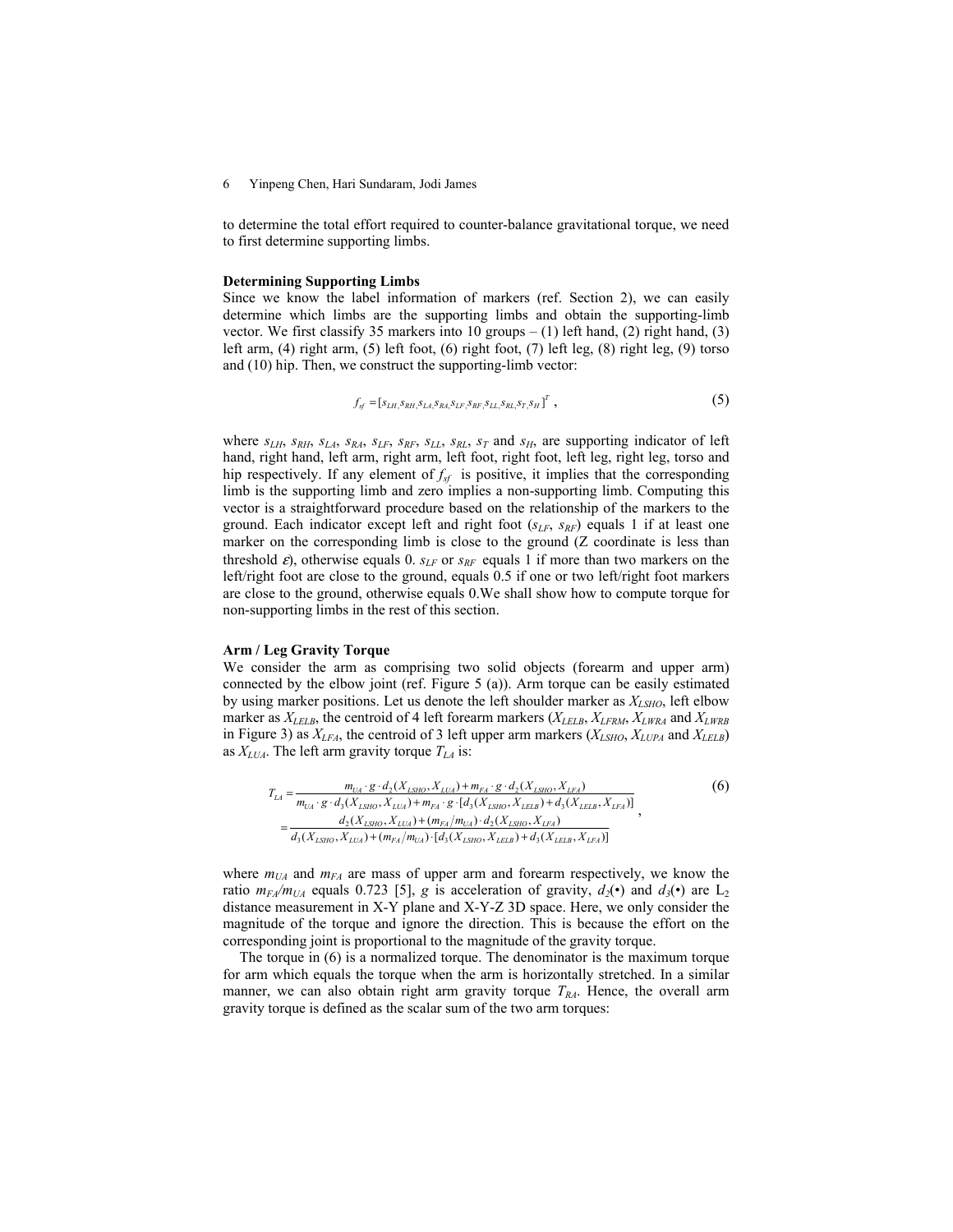$$
T_A = u(s_{LH} + s_{LA}) \cdot T_{LA} + u(s_{RH} + s_{RA}) \cdot T_{RA} \,,\tag{7}
$$

where  $T_{LA}$  and  $T_{RA}$  are left and right arm gravity torque respectively,  $s_{LH}$ ,  $s_{LH}$ ,  $s_{RH}$ , and *sRA* are supporting indicators of left hand, left arm, right hand and right arm respectively,  $u(·)$  is standard step function. If  $s<sub>LI</sub>+s<sub>LA</sub>>0$  which means left arm is supporting limb, left arm torque *TLA* should be incorporated in effort computation. In the similar manner, we can determine if right arm torque  $T_{RA}$  should be considered.

In a similar manner to arm gravity torque computation (ref. equation(6) and (7)), we can compute the left leg gravity torque  $T_{LL}$  and right leg gravity torque  $T_{RL}$  and overall leg gravity torque  $T_L$  (ref. Figure 5(b)).

#### **Torso Gravity Torque**

Computing torso gravity torque  $(T_T)$  differs with computing arm or leg torque. If the torso is lying on the floor or if the supporting limbs include both arm and leg, the torso torque equals zero  $(T_T=0)$ . If the body is supported only using the arms (ref. Figure 5 (d)), the torso torque is with respect to the shoulder  $(T_T = T_{T-SHO})$ . If the body is supported only using legs or the hip (ref. Figure 5 (c)), the torso torque is with respect to the hip  $(T_T = T_{T-HIP})$ . The torso torque with respect to shoulder  $(T_{T-SHO})$  and the torso torque with respect to hip  $(T_{T-HIP})$  can be computed as follows:

$$
T_{T-SHO} = \frac{d_2(X_{SH}, X_T)}{d_3(X_{SH}, X_T)}, \quad T_{T-HIP} = \frac{d_2(X_W, X_T)}{d_3(X_W, X_T)},
$$
\n(8)

where  $X_W$  is centroid of four waist markers,  $X_{SH}$  is centroid of 2 shoulder markers,  $X_T$ is the centroid of 5 torso markers.

### **4.2 Supporting-limb effort**

We now present an algorithm to compute supporting-limb effort. Intuitively, the human puts effort on the limbs in contact with the ground (supporting limbs) to support the body. This effort is related with the supporting limb power. The supporting limbs with large supporting power will decrease the amount of effort required holding the pose. Therefore, we estimate supporting-limb effort by combining the estimation of all supporting limb power.

Using supporting-limb vector (equation (5)), we can estimate the power of supporting limbs heuristically. The left arm supporting power  $p_{LA}$  is computed by:

$$
p_{LA} = \begin{cases} s_{LH} \cdot \alpha_{A1} (1 + \sin \mid \theta_{LE} - \frac{\pi}{2}) & \text{if } s_{LA} = 0 \\ \alpha_{A2} & \text{if } s_{LA} \neq 0 \end{cases}
$$
 (9)

where  $s_{LH}$  and  $s_{LA}$  are supporting indicators of left hand and left arm respectively,  $\theta_{LE}$ is left elbow angle and  $\alpha_{A1}$  and  $\alpha_{A2}$  are two constant weights ( $\alpha_{A1} > \alpha_{A2}$ ). We consider the supporting using the whole arm and hand supporting separately, since hand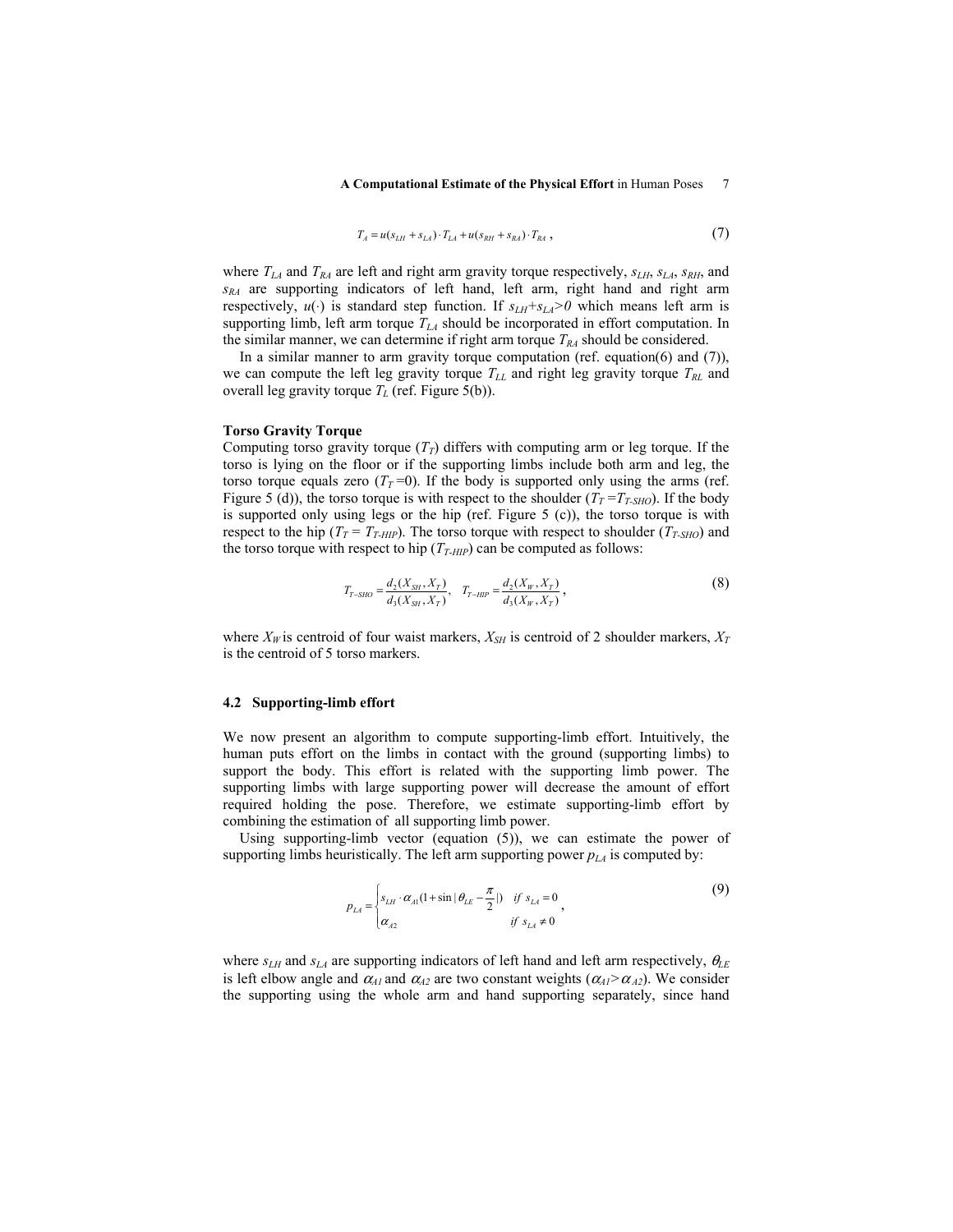supporting has more power than laying the whole arm on the ground. If the left arm lies on the ground  $(s_{LA} \neq 0)$ , the supporting power is a constant  $\alpha_{A2}$ , otherwise the supporting power of the left arm is related with  $s_{LH}$  and  $\theta_{LE}$ . If  $s_{LH}$  equals 1 which means that the left hand is in contact with the ground, as the elbow angle  $\theta_{LE}$  comes close to 90 degrees, the supporting power of the left arm decreases. We can obtain the right arm supporting power  $p_{RA}$  in the similar manner.

We can also compute the leg supporting power  $p_{LL}$  in the similar manner:

$$
p_{LL} = \begin{cases} s_{LF} \cdot \alpha_{L1} (1 + \sin |\theta_{LK} - \frac{\pi}{2}|) & \text{if } s_{LL} = 0 \\ \alpha_{L2} & \text{if } s_{LL} \neq 0 \end{cases},
$$
(10)

where  $s_{LF}$  and  $s_{LL}$  are supporting indicators of left foot and left leg respectively,  $\theta_{LK}$  is left knee angle and  $\alpha_{L1}$  and  $\alpha_{L2}$  are two constant weights ( $\alpha_{L1} > \alpha_{L2}$ ). We can obtain the right leg supporting power  $p_{RL}$  in the similar manner.

The torso support power  $p_T$  and hip support power  $p_H$  are defined as:

$$
p_T = s_T \cdot \alpha_T, \quad p_H = s_H \cdot \alpha_H,
$$
\n(11)

where  $s_T$  and  $s_H$  are supporting indicators corresponding to torso and hip respectively and  $\alpha_T$  and  $\alpha_H$  are two constant weights. The values of  $\alpha_{A1}$ ,  $\alpha_{A2}$ ,  $\alpha_{L1}$ ,  $\alpha_{L2}$ ,  $\alpha_T$  and  $\alpha_H$ are determined by heuristic intuition that torso and hip have more power than legs and legs have more power than arms. Hence we heuristically set  $[\alpha_{A1}, \alpha_{A2}, \alpha_{L1}, \alpha_{L2}, \alpha_T, \alpha_{L2}]$  $\alpha_H$ ]<sup>T</sup>=[0.03, 0.02, 0.25, 0.2, 0.9, 1]<sup>T</sup>.

We postulate that the supporting limb power is additive. Hence, the overall supporting limb power  $p$  of a pose is the summation of power of all supporting limbs:

$$
p = p_{LA} + p_{RA} + p_{LL} + p_{RL} + p_T + p_H.
$$
 (12)

The supporting limb effort is inversely proportional to the overall supporting limb power *p*. However, if the overall supporting power of the pose is large enough, the supporting limb effort difference between two poses is very small. Hence, we compute a thresholded supporting effort *Es* as follows:

$$
E_s = (1 - \frac{p}{\beta}) \cdot u(\beta - p) , \qquad (13)
$$

where *p* is the overall supporting limb power,  $\beta$  is a predefined threshold and  $u(\cdot)$  is standard step function. If  $p$  is larger than  $\beta$ , the overall supporting limb effort is zero.

# **5 Effort Estimation Using SVM Regression**

Combining the five physical limitations, three limb torques and supporting-limb effort, we can construct a feature vector for every pose: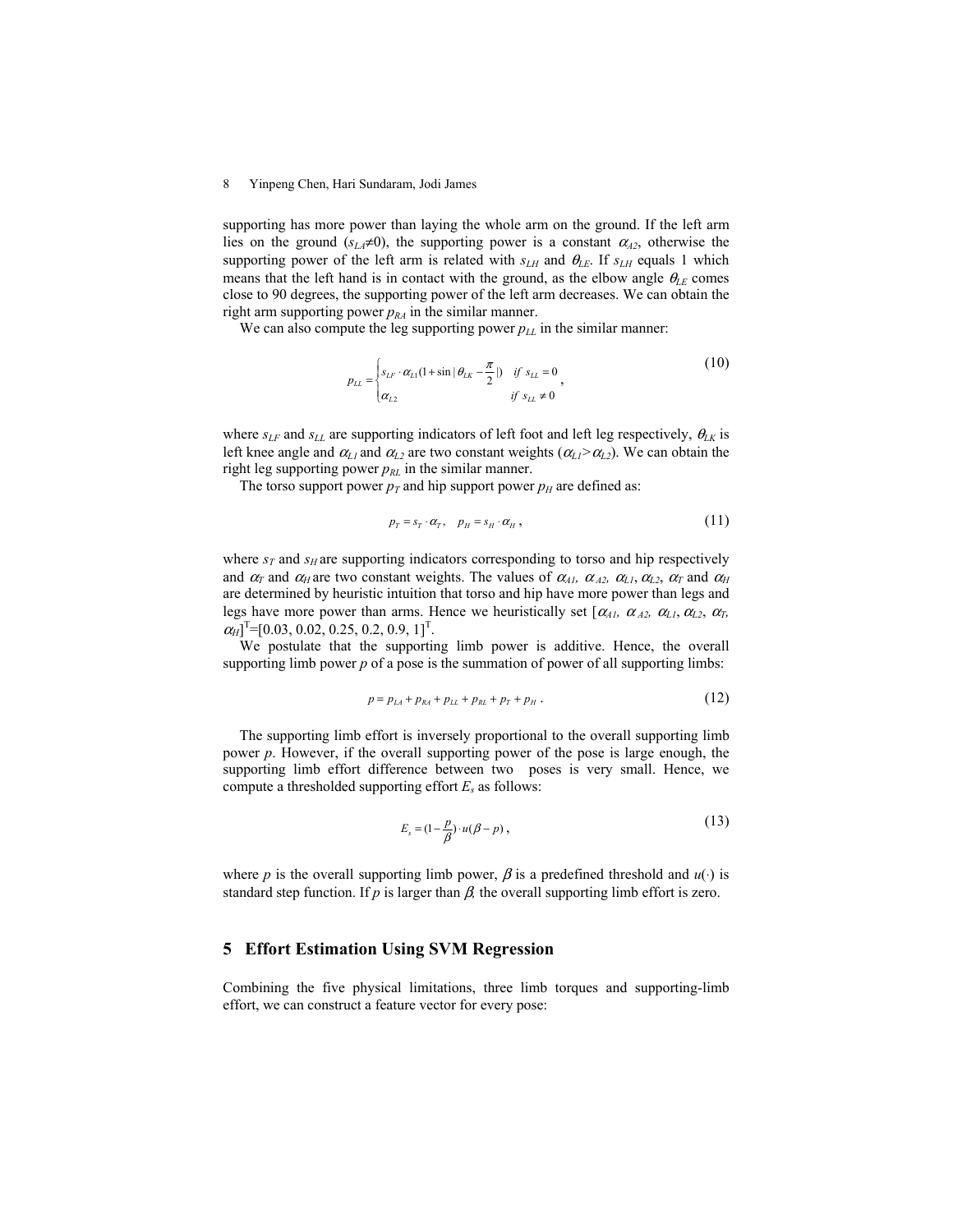$$
F = [d_F^{\gamma}, \theta_F^{\gamma}, \theta_E^{\gamma}, \theta_A^{\gamma}, \theta_R^{\gamma}, T_A^{\gamma}, T_L^{\gamma}, T_T^{\gamma}, E_s^{\gamma}]^T,
$$
\n(14)

where  $d_F$ ,  $\theta_F$ ,  $\theta_E$ ,  $\theta_A$ ,  $\theta_R$ ,  $T_A$ ,  $T_L$ ,  $T_T$  and  $E_s$  are foot distance, hip flexion, hip extension, hip abduction/adduction, hip rotation, arm gravity torque, leg gravity torque, torso gravity torque and supporting limb effort respectively,  $\gamma$  is a constant. It is easy to know that as feature (e.g. foot distance) increases, the effort required increases nonlinearly. Hence,  $\gamma$  should be larger than 1. In the experiment, we select  $\gamma$ =1.5.

In order to estimate the effort by using all extracted features, we use SVM regression [7] to combine all features together. In training phrase, each training pose is represented by a feature vector  $F$  (eq(14)) and an annotated effort value which is considered as the ground truth *G*. The goal of SVM regression is to find a function  $g(F)$  that has at most  $\varepsilon$  deviation from the ground truth *G* for all the training data, and at the same time is as flat as possible. The function *g* takes the form:

$$
g(F) = K(w, F) + b \text{ with } w \in \Omega, b \in R ,
$$
\n
$$
(15)
$$

where  $\Omega$  denotes the space of the pose effort feature vector,  $K(\cdot, \cdot)$  denotes a kernel operator (e.g. linear, polynomial or rbf (radial basis function)). Flatness in the case of (15) means that one seeks a small  $||w||$ . The appropriate *w* and *b* can be obtained by solving a standard optimization problem [7]. In testing phrase, effort estimation includes two steps: (a) extract feature vector  $F$  (eq. (14)) and (b) estimate effort use SVM regression model obtained in training phrase by:

$$
E = g(F) = K(w, F) + b \tag{16}
$$

where *w* and *b* are the solution of SVM regression on the training dataset.

# **6 Experiments**

We test our human effort estimation algorithm on a dance pose dataset which includes 55 annotated poses. Each pose is annotated with an effort value from zero to five by one of the authors who is an expert in dance and kinesiology. Zero means no effort and five means maximum effort for human to hold a pose. She made these annotations when she held these poses by herself. These annotations are made by her real experience rather than through visual impression of the poses (e.g. through watching video of the poses). These 55 poses include 6 levels (0-5), 5 poses for each level (different poses that have the same effort) and 5 variation poses between consecutive levels. This is a fine grained estimation of physical effort by an expert.

In our experiments, we select one pose as testing data and other 54 poses as training dataset and compute leave-one-out cross validation to evaluate our algorithm. With 54 training poses, we can train a SVM regression model and apply it on the testing pose to estimate the effort. We repeat this process until every pose is selected as testing data and its effort estimation value is obtained. Hence, we can compute the difference between estimation value and ground truth to evaluate our algorithm.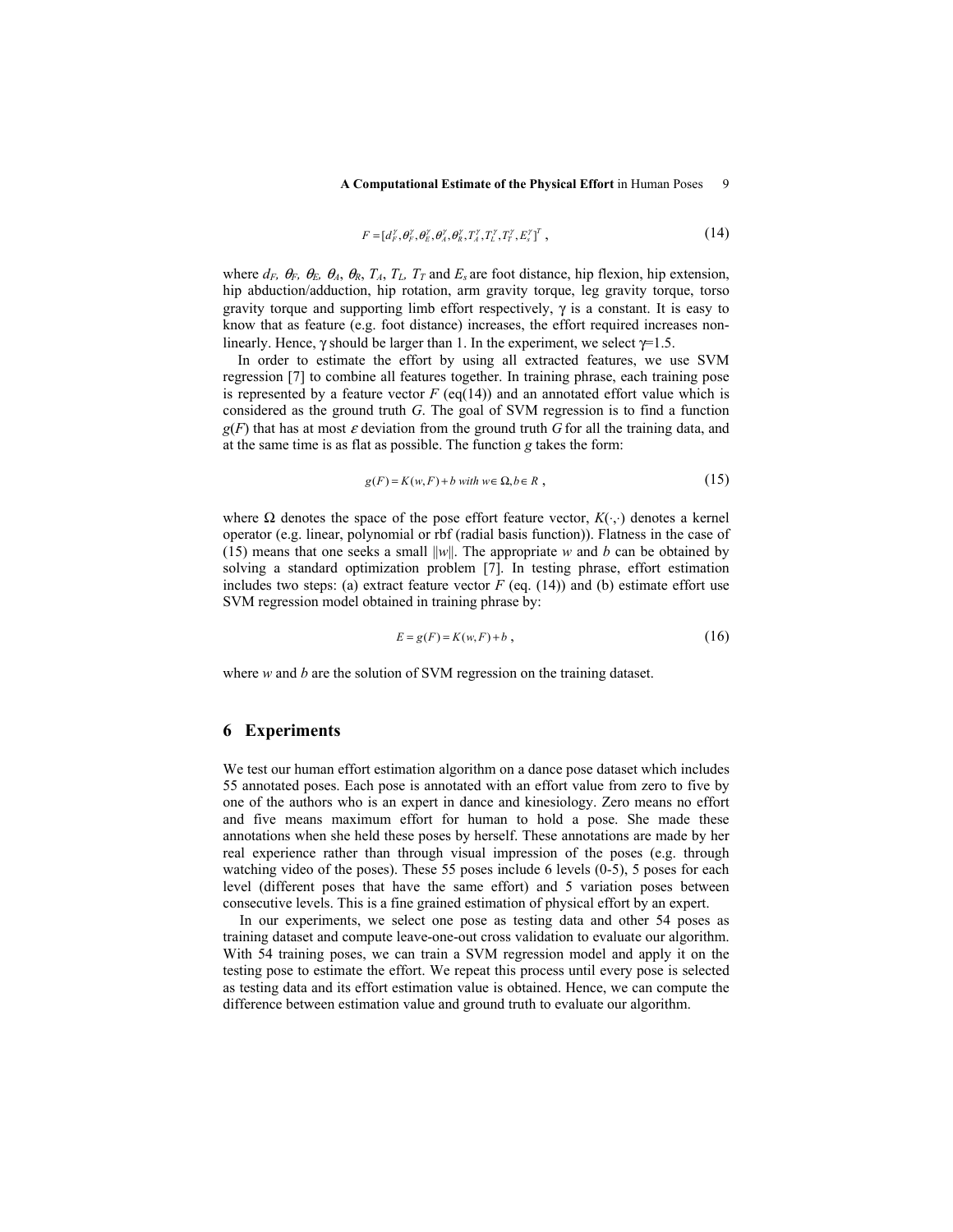#### **6.1 Evaluation**

Let us denote the effort ground truth of 55 poses as  $G_i$ ,  $i=1,...,55$ , and the effort estimation results obtained by using our algorithm as  $E_i$ ,  $i=1,...55$ . Hence, the estimation error is defined as the mean square root error:

$$
err = \sqrt{\frac{1}{55} \sum_{i=1}^{55} (E_i - G_i)^2} \tag{17}
$$

In this paper, we use the estimation error to evaluate our algorithm, the smaller the error is, the better performance our algorithm has.

### **6.2 Experiment Results**

In our experiments, we try 3 kernels in SVM regression – (a) linear kernel, (b) polynomial kernel and (c) rbf kernel. For each kernel, we adjusted maximum acceptable deviation  $\varepsilon$ , trade-off constant  $C$  and kernel parameter (e.g. the degree of polynomial kernel or the gamma of rbf kernel) to minimize the estimation error. We observe that polynomial kernel is better than both the linear kernel and rbf kernel in our experiments. Using the polynomial kernel, the estimation error is minimized when  $\varepsilon=10^{-7}$ ,  $C=27$  and polynomial power = 2. The mean absolute deviation from ground truth is 0.204. The standard deviation  $(eq.(17))$  is 0.295.

Figure 6 shows eleven dance poses in increasing order of effort. For each pose, we show the effort ground truth  $(G)$  and our estimation result  $(E)$ . It is easy to observe that our estimation efforts are very close to the ground truth value.



**Figure 6.** Effort estimations for 11 dance poses. G is ground truth effort and E is our estimation results.

Figure 7 plots the ground truth and our estimation efforts for all 55 poses. We can see that estimation efforts are close to the ground truth values for most poses. The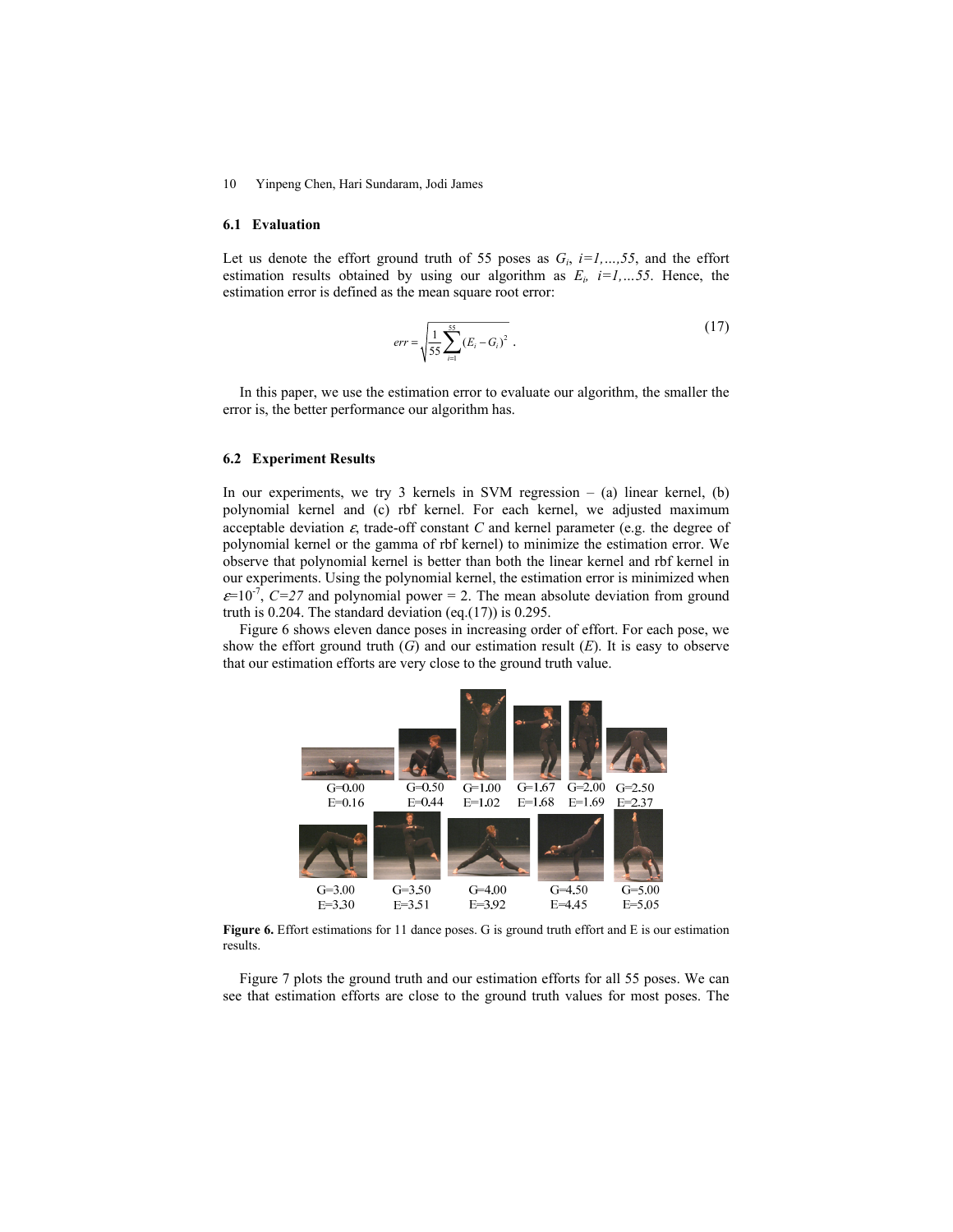maximum deviation larger than the ground truth is  $d_1=0.627$  and the maximum deviation less than the ground truth is  $d_2=0.873$ .



**Figure 7.** Comparisons between ground truth and effort estimation for 55 poses.

# **6.3 User Studies**

We conducted user studies to determine the relationship between our computational pose effort measure and human perception of the physical experience. A group of 11 subjects with different backgrounds were presented with 50 pairs of pose images that were randomly selected from the 55 annotated poses. They were then asked to determine if the first pose A (on the left) needs more effort than the pose B (on the right). To enable this, we presented the users with seven statements – "pose A needs much more effort than pose B", "… more effort…" etc. The user could only mark one statement to be true. Then we mapped an integer from -3 to 3 to each test pair as *perceptual effort difference* (PED) between two poses. Positive integer means the first pose needs more effort than the second pose and vice versa. Large absolute values of the PED imply greater perceptual effort differences between the poses.

We classified the 550 shape pairs in the user studies into 7 classes based on the PED assigned by users and computed the average *estimate effort difference* (EED) for each class using Eq.(16) (shown in Figure 8 (a)). The figure shows that our computational effort measure (using EED) is highly correlated with the perception of the effort difference. Figure 8 (b) shows sensitivity curve. The region above the curve is the differentiable region  $-$  i.e. with probability greater than 97%, for poses whose *estimate effort differences* (EED) lie in that region are differentiable by the user. The difference threshold is small for poses with small effort.

The user studies indicate two clear results (a) our estimation of physical effort is correlated with human perception and physical experience, (b) the sensitivity to the effort difference is proportional to the effort of the pose that has larger effort – i.e. *user always compare the pose which has smaller effort with the pose which has larger effort.* Intuitively this means that people can use small pose effort differences to distinguish amongst poses with small effort, and require large differences in effort to tell apart poses with significant effort. As part of our future work, we plan to use effort based techniques to summarize human dance movement.